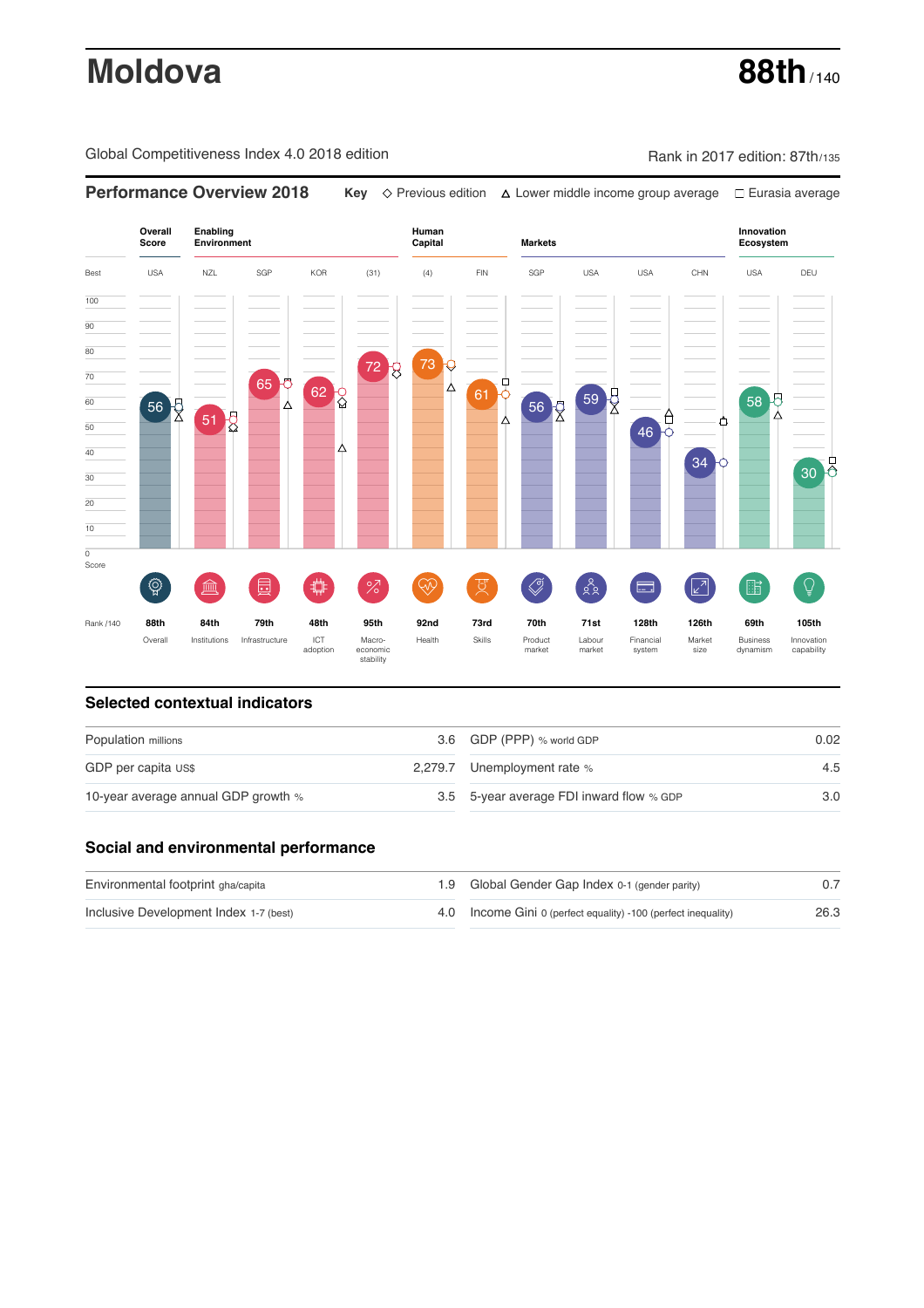# **Moldova 88th**/140

| <b>Index Component</b>                                                                                             | Value                        | Score *              | Rank/140  | <b>Best Performer</b>        |
|--------------------------------------------------------------------------------------------------------------------|------------------------------|----------------------|-----------|------------------------------|
| 寙<br>Pillar 1: Institutions 0-100 (best)                                                                           |                              | 50.8 $\uparrow$      | 84        | <b>New Zealand</b>           |
| 1.01 Organized crime 1-7 (best)                                                                                    | 4.5                          | 58.3 ↑               | 88        | Finland                      |
| 1.02 Homicide rate /100,000 pop.                                                                                   | 3.2                          | $90.9 =$             | 74        | Multiple (9)                 |
| 1.03 Terrorism incidence 0 (very high) -100 (no incidence)                                                         | 100.0                        | 100.0 $\uparrow$     | 32        | Multiple (24)                |
| 1.04 Reliability of police services 1-7 (best)                                                                     | 3.6                          | 43.5 ↑               | 104       | Finland                      |
| 1.05 Social capital 0-100 (high)                                                                                   | 44.4                         | 44.4 1               | 115       | Australia                    |
| 1.06 Budget transparency 0-100 (best)                                                                              | 69.2                         | $69.2 =$             | 36        | Multiple (2)                 |
| 1.07 Judicial independence 1-7 (best)                                                                              | 2.3                          | $21.2$ ↑             | 130       | Finland                      |
| 1.08 Efficiency of legal framework in challenging regulations 1-7 (best)                                           | 2.5                          | 25.6 ↑               | 120       | Finland                      |
| 1.09 Freedom of the press 0-100 (worst)                                                                            | 30.0                         | 70.0 ↑               | 66        | Norway                       |
| 1.10 Burden of government regulation 1-7 (best)                                                                    | 3.1                          | 34.8 ↑               | 93        | Singapore                    |
| 1.11 Efficiency of legal framework in settling disputes 1-7 (best)                                                 | 2.7                          | 28.9 ↑               | 120       | Singapore                    |
| 1.12 E-Participation Index 0-1 (best)                                                                              | 0.86                         | 86.0 ↑               | 36        | Multiple (3)                 |
| 1.13 Future orientation of government 1-7 (best)                                                                   | 3.0                          | 33.1 $\uparrow$      | 114       | Singapore                    |
| 1.14 Incidence of corruption 0-100 (best)                                                                          | 31.0                         | 31.0 $\uparrow$      | 102       | New Zealand                  |
| 1.15 Property rights 1-7 (best)                                                                                    | 3.6                          | 43.8 ↑               | 116       | Finland                      |
| 1.16 Intellectual property protection 1-7 (best)                                                                   | 3.6                          | 43.6 ↑               | 102       | Finland                      |
| 1.17 Quality of land administration 0-30 (best)                                                                    | 22.0                         | $73.3 =$             | 36        | Singapore                    |
| 1.18 Strength of auditing and reporting standards 1-7 (best)                                                       | 4.0                          | 50.4 $\uparrow$      | 107       | Finland                      |
| 1.19 Conflict of interest regulation 0-10 (best)                                                                   | 6.3                          | $63.0 =$             | 45        | Multiple (2)                 |
| 1.20 Shareholder governance 0-10 (best)                                                                            | 7.0                          | $70.0 =$             | 24        | Kazakhstan                   |
|                                                                                                                    |                              | 65.0 ↑               | 79        |                              |
| 囩<br>Pillar 2: Infrastructure 0-100 (best)                                                                         |                              |                      |           | Singapore                    |
| 2.01 Road connectivity index 0-100 (best)                                                                          | 62.1                         | $62.1 =$             | 75        | <b>United States</b>         |
| 2.02 Quality of roads 1-7 (best)                                                                                   | 2.4                          | 23.6 $\sqrt{ }$      | 130       | Singapore                    |
| 2.03 Railroad density km of roads/square km                                                                        | 34.0                         | $85.0 =$             | 24        | Multiple (20)                |
| 2.04 Efficiency of train services 1-7 (best)                                                                       | 3.1                          | 35.3 $\uparrow$      | 72        | Switzerland                  |
| 2.05 Airport connectivity score                                                                                    | 10,407.5                     | $32.4 +$             | 95        | Multiple (8)                 |
| 2.06 Efficiency of air transport services 1-7 (best)                                                               | 4.4                          | 56.6 $\uparrow$      | 79        | Singapore                    |
| 2.07 Liner Shipping Connectivity Index 0-157.1 (best)                                                              | n/a                          | n/a                  | n/a       | Multiple (4)                 |
| 2.08 Efficiency of seaport services 1-7 (best)                                                                     | 2.5                          | $24.4 \; \downarrow$ | 125       | Singapore                    |
| 2.09 Electrification rate % pop.                                                                                   | 100.0                        | $100.0 =$            | 1         | Multiple (66)                |
| 2.10 Electric power transmission and distribution losses % output<br>2.11 Exposure to unsafe drinking water % pop. | 18.8<br>18.3                 | 84.6 ↑<br>$83.3 =$   | 111<br>89 | Multiple (9)                 |
| 2.12 Reliability of water supply 1-7 (best)                                                                        | 4.3                          | $55.2$ ↑             | 94        | Multiple (23)<br>Switzerland |
|                                                                                                                    |                              |                      |           |                              |
| Pillar 3: ICT adoption 0-100 (best)                                                                                |                              | 61.7 $\uparrow$      | 48        | Korea, Rep.                  |
| 3.01 Mobile-cellular telephone subscriptions /100 pop.                                                             | 90.4                         | $75.3 +$             | 107       | Multiple (68)                |
| 3.02 Mobile-broadband subscriptions /100 pop.                                                                      | 60.0                         | n/a                  | 82        | <b>United Arab Emirates</b>  |
| 3.03 Fixed-broadband Internet subscriptions /100 pop.                                                              | 14.4                         | 28.8 个               | 59        | Switzerland                  |
| 3.04 Fibre Internet subscriptions /100 pop.                                                                        | 7.8                          | n/a                  | 26        | Korea, Rep.                  |
| 3.05 Internet users % pop.                                                                                         | 71.0                         | 71.0 ↑               | 52        | Iceland                      |
| ℅<br>Pillar 4: Macroeconomic stability 0-100 (best)                                                                | $\qquad \qquad \blacksquare$ | 71.6 ↑               | 95        | Multiple (31)                |
| 4.01 Inflation annual % change                                                                                     | 6.5                          | $93.1$ 1             | 112       | Multiple (74)                |
| 4.02 Debt dynamics 0-100 (best)                                                                                    | 50.0                         | $50.0 =$             | 64        | Multiple (36)                |
| Qv<br>Pillar 5: Health 0-100 (best)                                                                                |                              | 72.7 ↑               | 92        | Multiple (4)                 |
| 5.01 Healthy life expectancy years                                                                                 | 63.3                         | 72.7 ተ               | 91        | Multiple (4)                 |
| 섯<br>Pillar 6: Skills 0-100 (best)                                                                                 |                              | 61.2 $\uparrow$      | 73        | Finland                      |
| 6.01 Mean years of schooling Years                                                                                 | 11.6                         | $77.3 =$             | 34        | Finland                      |
| 6.02 Extent of staff training 1-7 (best)                                                                           | 3.4                          | 40.2 ↑               | 117       | Switzerland                  |
| 6.03 Quality of vocational training 1-7 (best)                                                                     | 3.4                          | 40.5 ↑               | 117       | Switzerland                  |
| 6.04 Skillset of graduates 1-7 (best)                                                                              | 3.5                          | 41.1 $\sqrt{ }$      | 115       | Switzerland                  |
| 6.05 Digital skills among population 1-7 (best)                                                                    | 4.4                          | 57.1 ↓               | 57        | Sweden                       |
| 6.06 Ease of finding skilled employees 1-7 (best)                                                                  | 3.2                          | $35.9 +$             | 135       | <b>United States</b>         |
| 6.07 School life expectancy Years                                                                                  | 11.6                         | $64.6 =$             | 107       | Multiple (9)                 |
| 6.08 Critical thinking in teaching 1-7 (best)                                                                      | 3.3                          | 38.4 个               | 74        | <b>United States</b>         |
| 6.09 Pupil-to-teacher ratio in primary education Ratio                                                             | 17.4                         | $81.4$ 1             | 60        | Multiple (6)                 |